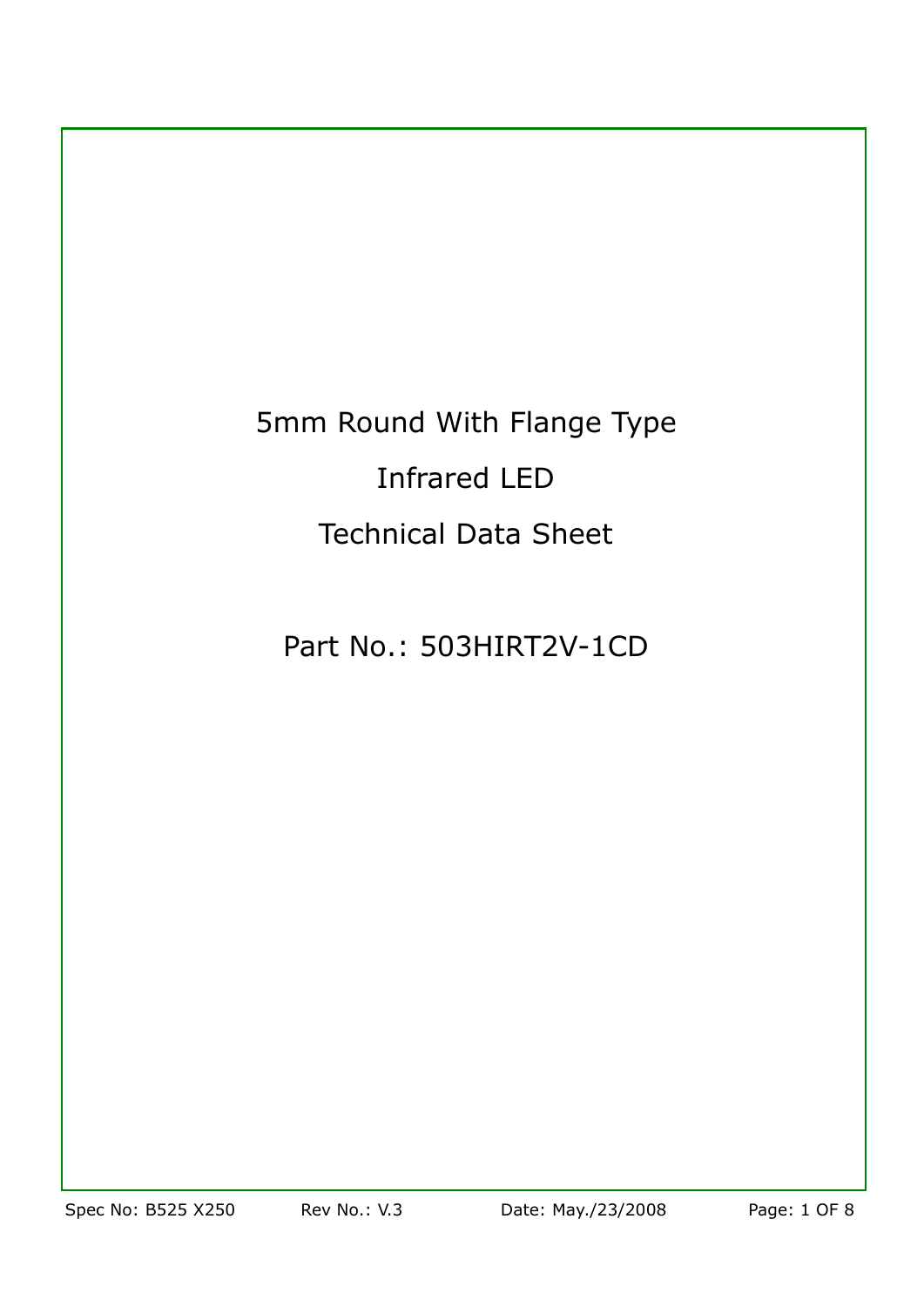#### Features:

- $\Diamond$  Standard T-1 3/4 diameter package.
- $\Diamond$  Low forward voltage.
- $\diamond$  Infrared Emitting Diode.
- $\Diamond$  Viewing angle =30°.
- $\Diamond$  Reliable and rugged.
- $\diamond$  The product itself will remain within RoHS complaint Version.

### Descriptions:

 $\Diamond$  The device is spectrally matched with silicon photodiode and phototransistor.

# Applications:

- $\Diamond$  Floppy disk drive.
- $\Diamond$  Optoelectronic switch.
- $\diamond$  Camera.
- $\Diamond$  VCR.
- $\Diamond$  Video.
- $\Diamond$  Smoke detector.
- $\Diamond$  Infrared applied system.
- $\Diamond$  Free air transmission system.
- $\Diamond$  Infrared remote control units.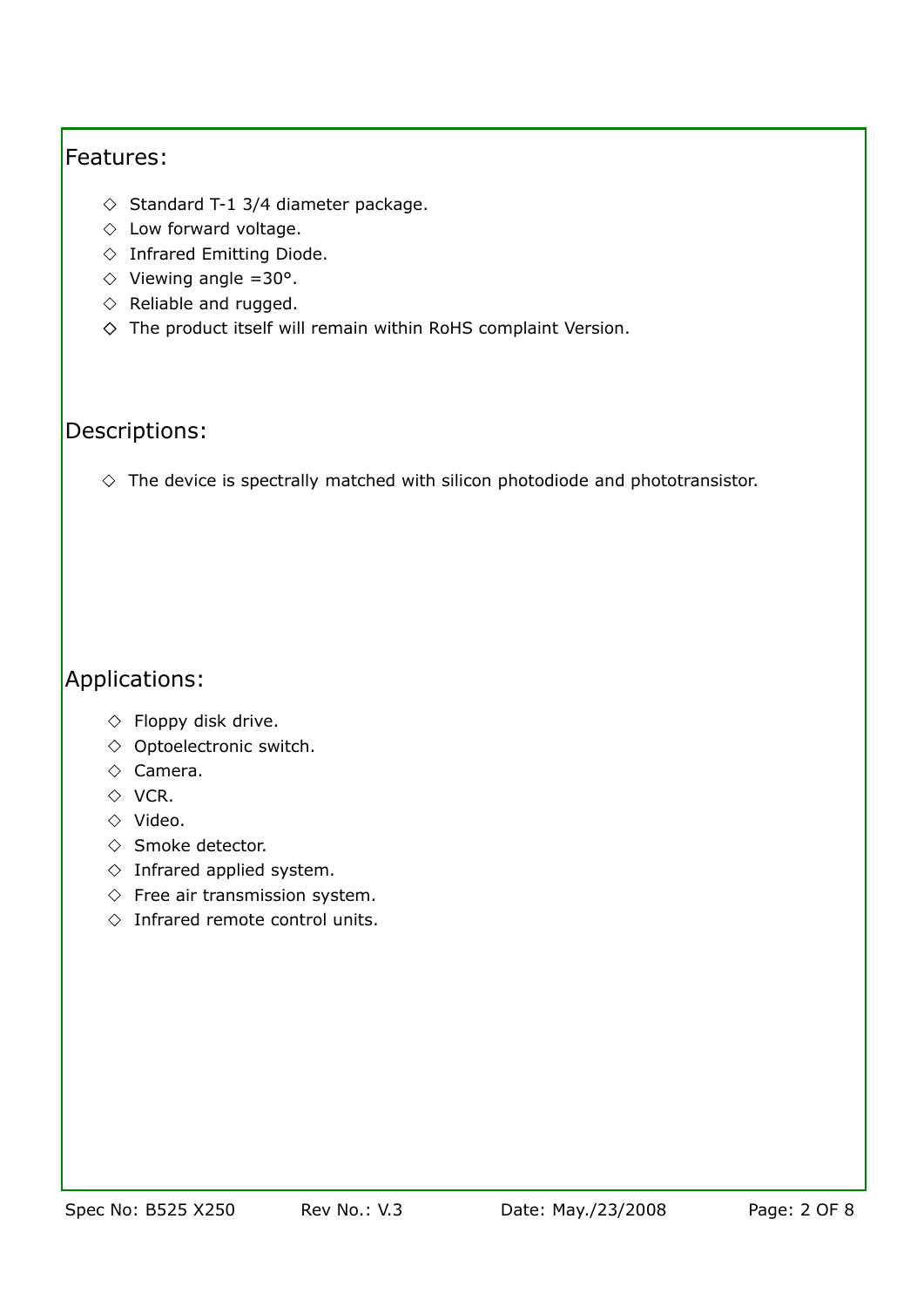

#### Notes:

- 1. All dimensions are in millimeters (inches).
- 2. Tolerance is  $\pm 0.25(.010'')$  unless otherwise specified.
- 3. Protruded resin under flange is 1.00mm(.039") max.
- 4. Specifications are subject to change without notice.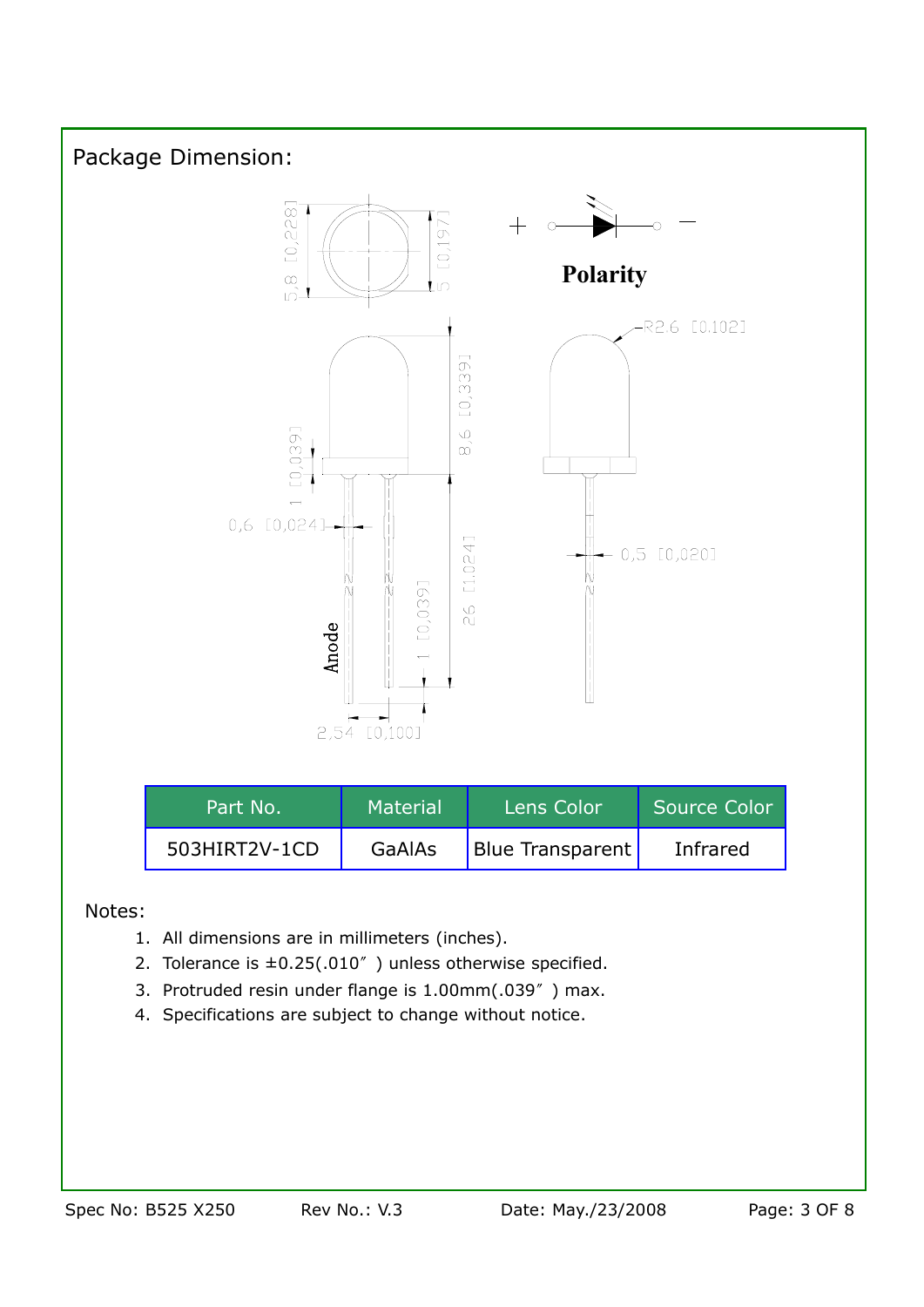# Absolute Maximum Ratings at Ta=25°C

| <b>Parameters</b>                                            | <b>Symbol</b> | Max.                               | Unit |
|--------------------------------------------------------------|---------------|------------------------------------|------|
| Power Dissipation                                            | PD.           | 160                                | mW   |
| Peak Forward Current<br>(1/10 Duty Cycle, 0.1ms Pulse Width) | <b>IFP</b>    | 1                                  | A    |
| <b>Forward Current</b>                                       | ΙF            | 100                                | mA   |
| Reverse Voltage                                              | <b>VR</b>     | 5                                  | V    |
| Operating Temperature Range                                  | Topr          | $-40^{\circ}$ C to $+85^{\circ}$ C |      |
| Storage Temperature Range                                    | <b>Tstg</b>   | -40℃ to $+100$ ℃                   |      |
| Soldering Temperature                                        | Tsld          | 260℃ for 5 Seconds                 |      |

# Electrical Optical Characteristics at Ta=25°C

| <b>Parameters</b>            | Symbol                | Min. | Typ. | Max. | <b>Unit</b> | <b>Test Condition</b> |
|------------------------------|-----------------------|------|------|------|-------------|-----------------------|
| Radiant Intensity            | Ee                    | 6.5  | 13.0 |      | mW/sr       | IF = $20mA$ (Note 1)  |
| Viewing Angle*               | $2\theta$ 1/2         |      | 30   |      | Deg         | IF $=20mA$ (Note 2)   |
| Peak Emission<br>Wavelength  | λp                    |      | 880  |      | nm          | $IF = 20mA$           |
| Spectral<br><b>Bandwidth</b> | $\triangle$ $\lambda$ |      | 45   |      | nm          | $IF = 20mA$           |
| Forward Voltage              | <b>VF</b>             | 1.00 | 1.30 | 1.60 | V           | $IF = 20mA$           |
| <b>Reverse Current</b>       | IR                    |      |      | 10   | μA          | $VR = 5V$             |

Notes:

- 1. Radiant Intensity Measurement allowance is  $\pm$  10%.
- 2.  $\theta_{1/2}$  is the off-axis angle at which the luminous intensity is half the axial luminous intensity.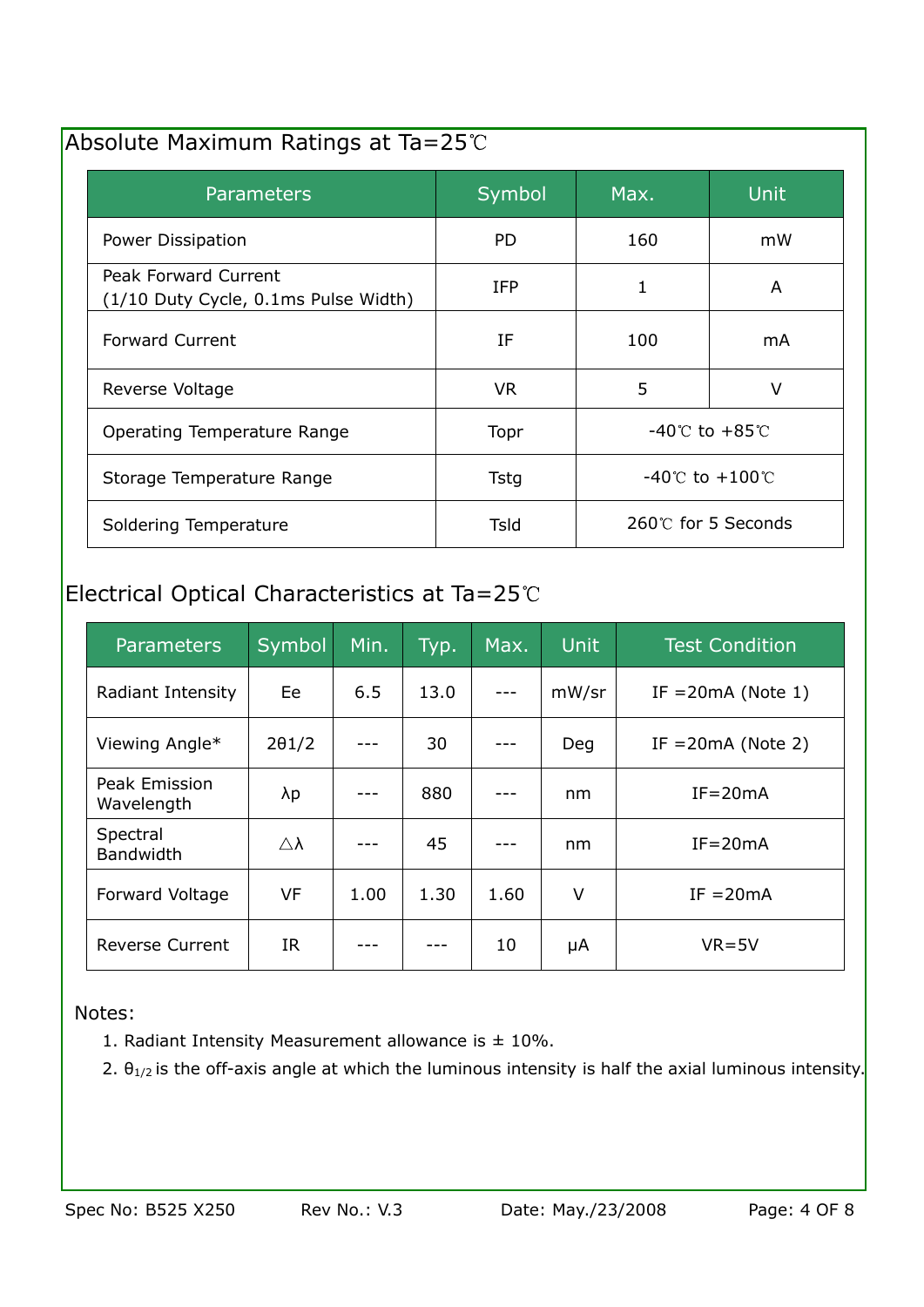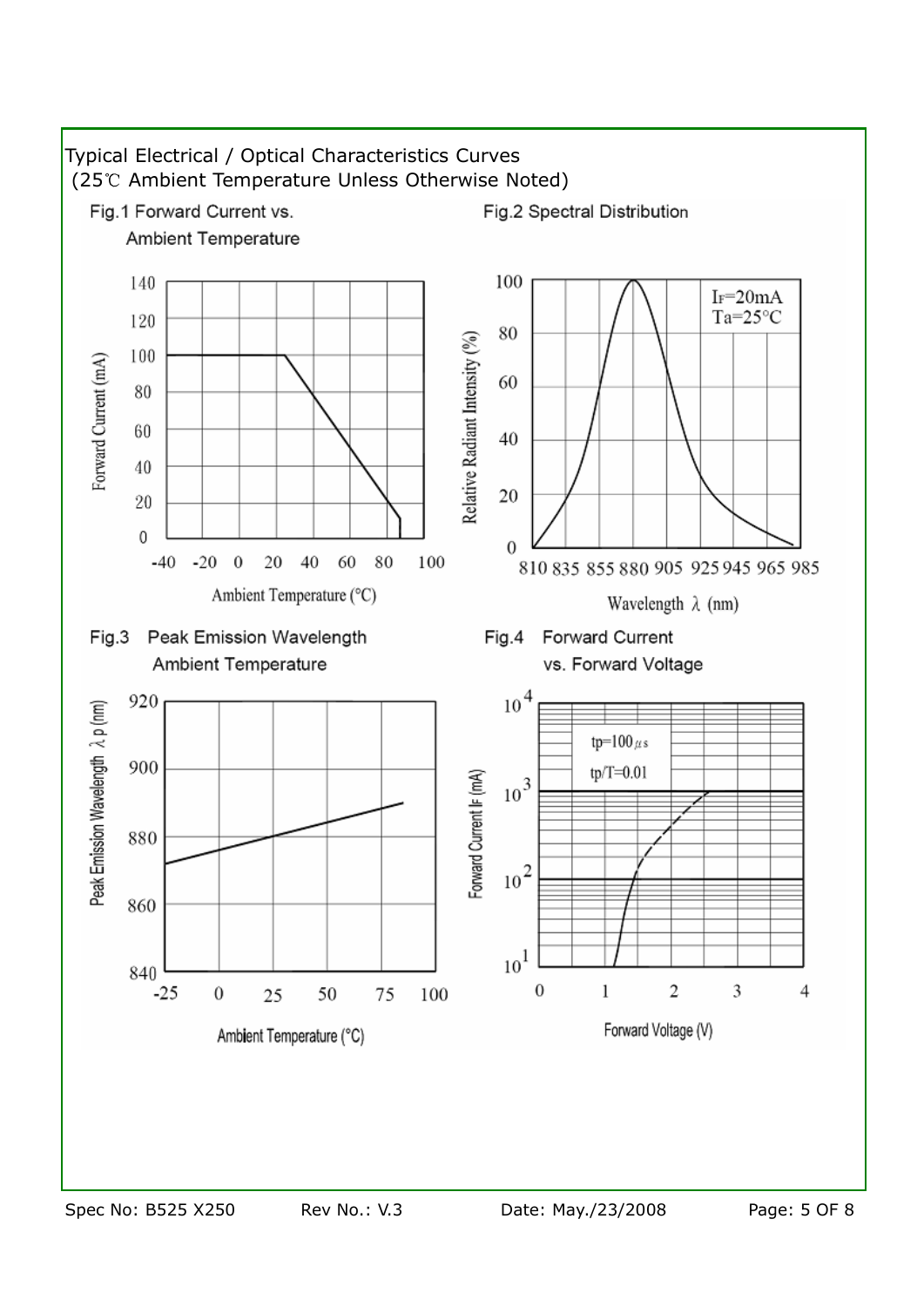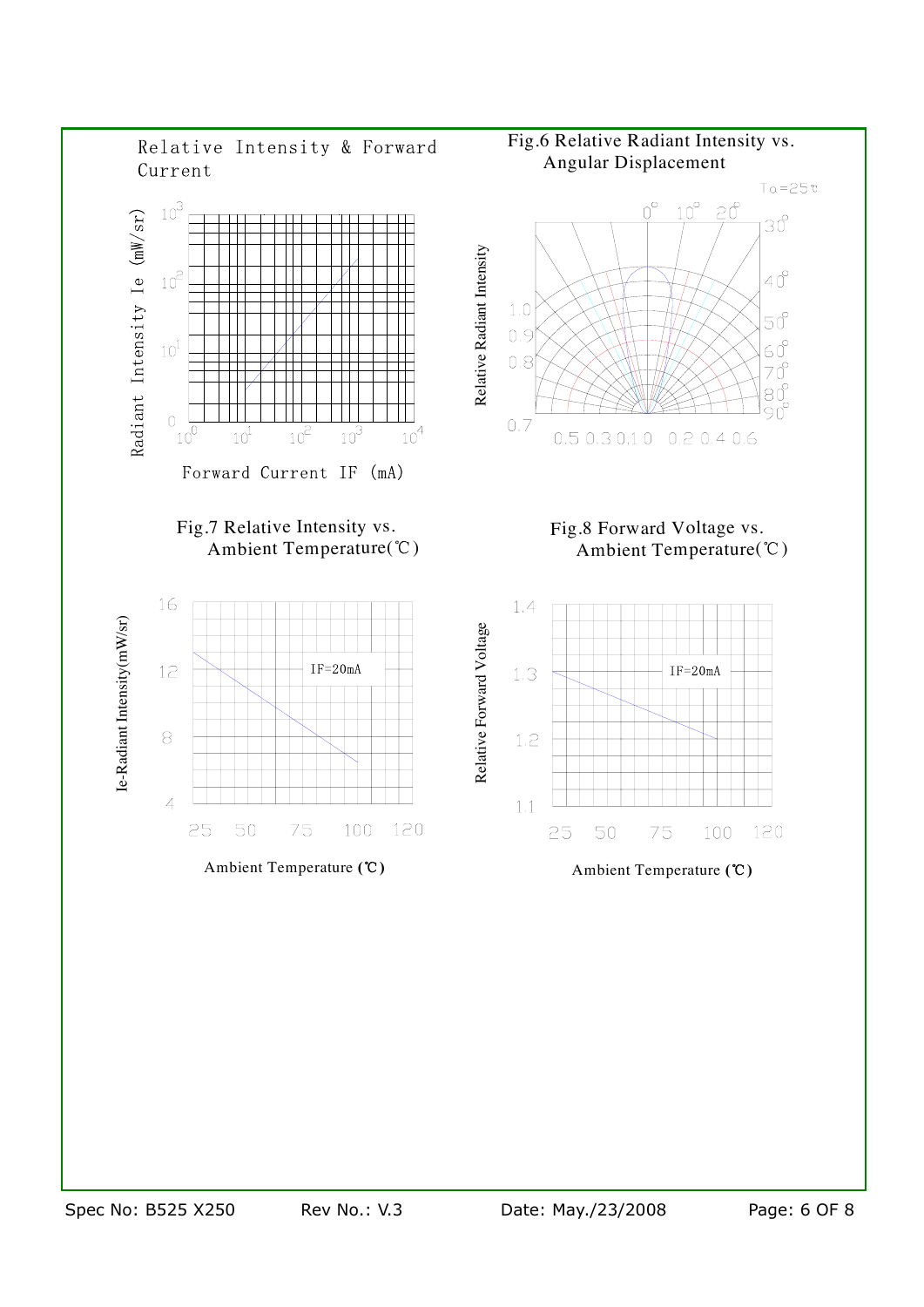# Reliability Test Items And Conditions:

The reliability of products shall be satisfied with items listed below:

Confidence level: 90%.

LTPD: 10%.

### 1) Test Items and Results:

| No.            | Item                                         | <b>Test Conditions</b>                                               | <b>Test</b><br>Hours/<br><b>Cycles</b> | Sample<br><b>Sizes</b> | <b>Failure</b><br><b>Judgment</b><br>Criteria                                                                                                       | Ac/<br><b>Re</b> |
|----------------|----------------------------------------------|----------------------------------------------------------------------|----------------------------------------|------------------------|-----------------------------------------------------------------------------------------------------------------------------------------------------|------------------|
| $\mathbf{1}$   | Reflow Soldering                             | TEMP.: 260℃±5℃<br>5secs                                              | 6mins                                  | 22pcs                  | $IR \geq U \times 2$<br>$Ee \leq L \times 0.8$<br>$VF \ge U \times 1.2$<br>U: Upper<br>Specification<br>Limit<br>L: Lower<br>Specification<br>Limit | 0/1              |
| $\overline{2}$ | Temperature<br>Cycle                         | $H: +100^{\circ}$ 15mins<br>5 mins<br>lL: -40℃<br>15 <sub>mins</sub> | 50Cycles                               | 22pcs                  |                                                                                                                                                     | 0/1              |
| 3              | <b>Thermal Shock</b>                         | $H: +100^{\circ}$ 15mins<br>10secs<br>$L: -10^{\circ}C$<br>5mins     | 50Cycles                               | 22pcs                  |                                                                                                                                                     | 0/1              |
| $\overline{4}$ | High Temperature<br>Storage                  | TEMP.: +100℃                                                         | 1000hrs                                | 22pcs                  |                                                                                                                                                     | 0/1              |
| 5              | Lower<br>Temperature<br>Storage              | TEMP.: -40℃                                                          | 1000hrs                                | 22pcs                  |                                                                                                                                                     | 0/1              |
| 6              | DC Operating Life                            | $V_{CE} = 5V$                                                        | 1000hrs                                | 22pcs                  |                                                                                                                                                     | 0/1              |
| $\overline{7}$ | High<br>Temperature/<br><b>High Humidity</b> | 85℃ / 85% R.H                                                        | 1000hrs                                | 22pcs                  |                                                                                                                                                     | 0/1              |